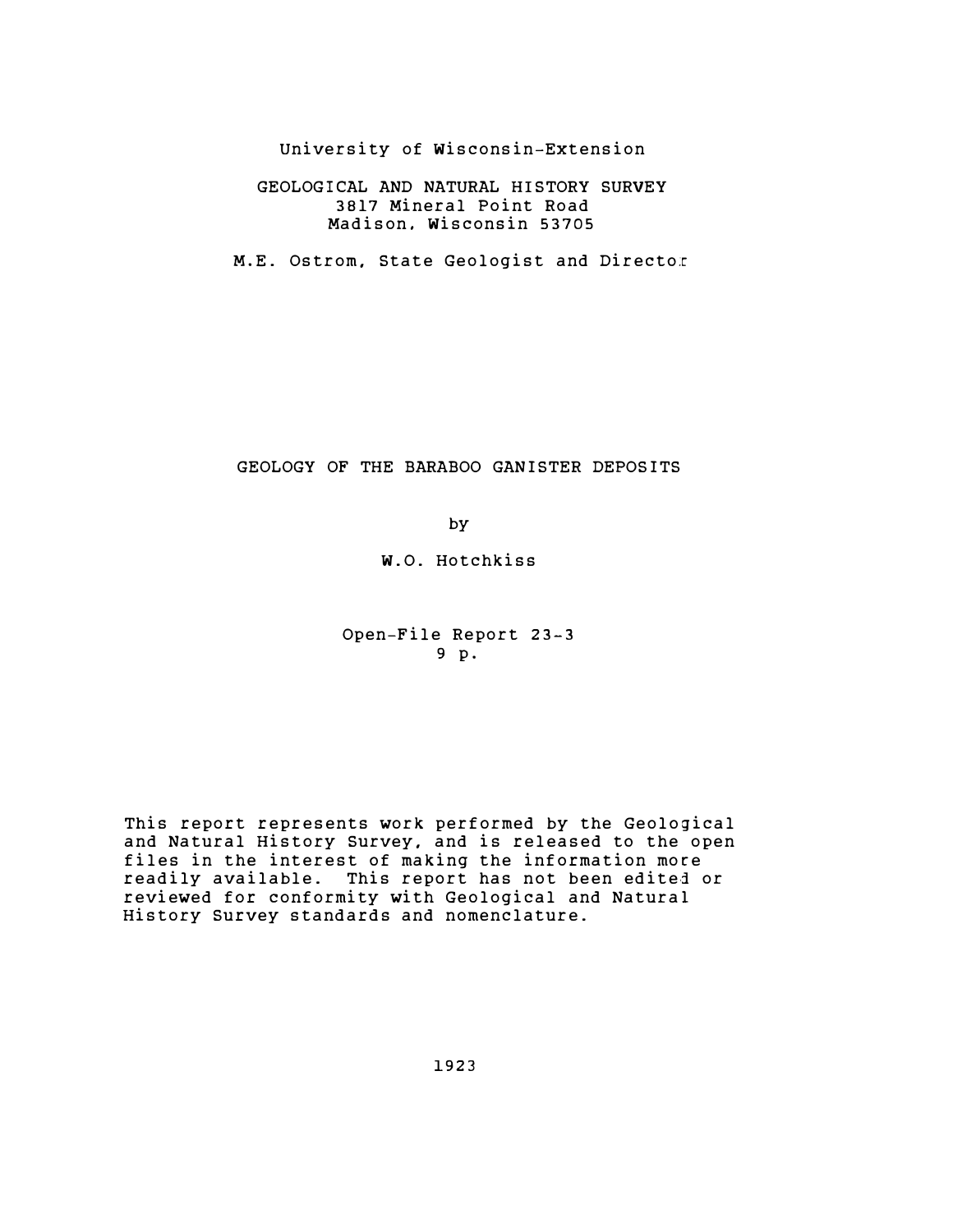## GEOLOGY OF THE BARABOO GANISTER DEPOSITS

 $\mathcal{I}^{\mathcal{I}}=\mathbb{R}^{|\mathcal{M}_{\mathcal{I}}^{(k)}|}$ 

By W.O. Hotchkiss June 1, 1923

The Baraboo district for many years has supplied large quantities of high grads ganister rock for the manufacture of silica brick. For a long period it has made Wisconsin the second state in rank in the production of this material. Pennsylgania has been first with two-thirds to three-fourths of the total used in the country, while Wisconsin has furnished approximately one-fifth. Quartzite is being produced for ganister purposes by the General Refractories Company and the Wisconsin Granite Company. whose quarries are located at Ableman, and by the American Refractories Company, whose quarry is at Devils Lake, and the Harbison-Walker Refractories Company, whose quarry is south of North Freedom. The following table of production gives the tonnage and value of ganister produced by Pennsylvania, by Wisconsin, and the U.S. total for the years 1918-1921 inclusive: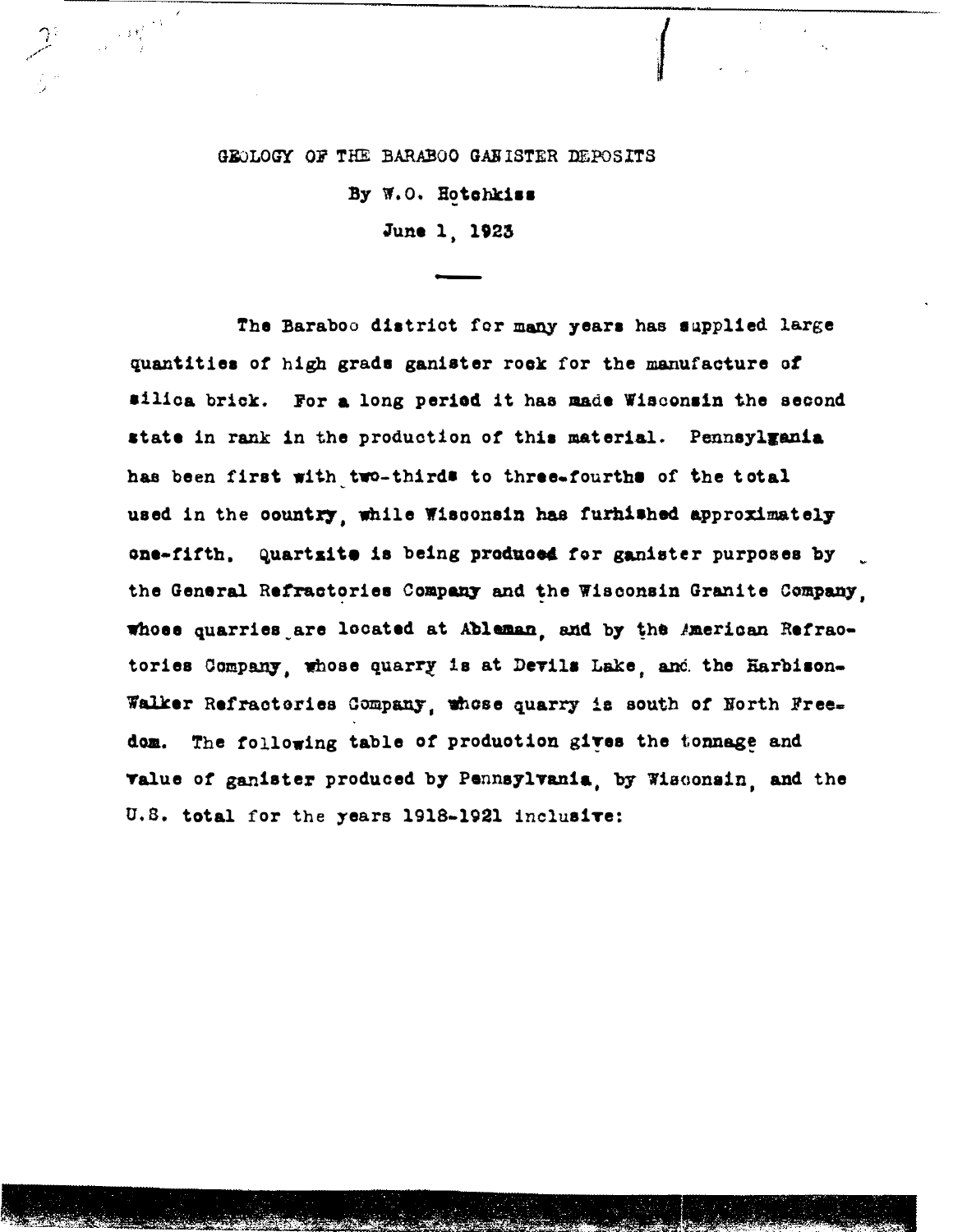|      |                     | Pennsylvania                        | Wisconsin | U.S. Total                                                                 |
|------|---------------------|-------------------------------------|-----------|----------------------------------------------------------------------------|
| 1918 | Short tons<br>Value | ÷<br>$858$ , $374$<br>\$1, 142, 202 |           | $276^{*}424$ 1 297 874<br>\$303 760 \$1,688 334 (\$2,29)                   |
| 1919 | Short tons<br>Value | $575$ , 244<br>$$718$ , 317         |           | $102$ , 817 783, 504<br>\$116, 996 \$ 974, 326 (40.72%)                    |
| 1920 | Short tons<br>Value | $761,750$<br>\$1,125,195            | \$216,609 | 182,680 1,095,390<br>}216_609 \$1,582,255 (\$4,000)                        |
| 1921 | Short tons<br>Value | 277 110<br>359 936 \$               |           | $76°620$ 404 <sup><math>^°</math>650<br/>\$ 90.254 \$ 522,185 (\$27)</sup> |

The distribution of this quartzite in the Barabos region is indicated an the accompanying map. The quartzite forms high ridges surrounding a beautiful valley about 24 miles long and varying from 2 to 6 miles in width. The outcrops of this quartzite in this region are abundant and large so that the stripping problem in quarry operations is very minor.

Geology. The geology of the Baraboo quartsite has geen best described in S. Weidman's Bulletin XIII of the Wisconsin Geological and Natural Mistory Survey, published in 1904, and much of the descriptive matter hae been taken from that report. Like practically all quartsite, this formation was deposited criginally as sand on a shallow sea bottom. These original sand beds accumulated to a thickness of approximately a mile. Most of the beds were composed of very pure quarts sand with some few beds of less pure character which contained emall amounts of clay. Toward the top of the formation, and in a few places throughout its thickness, conglomerates are found which are composed to a very large extent of clear quartz pebbles. This original sand

 $-2-$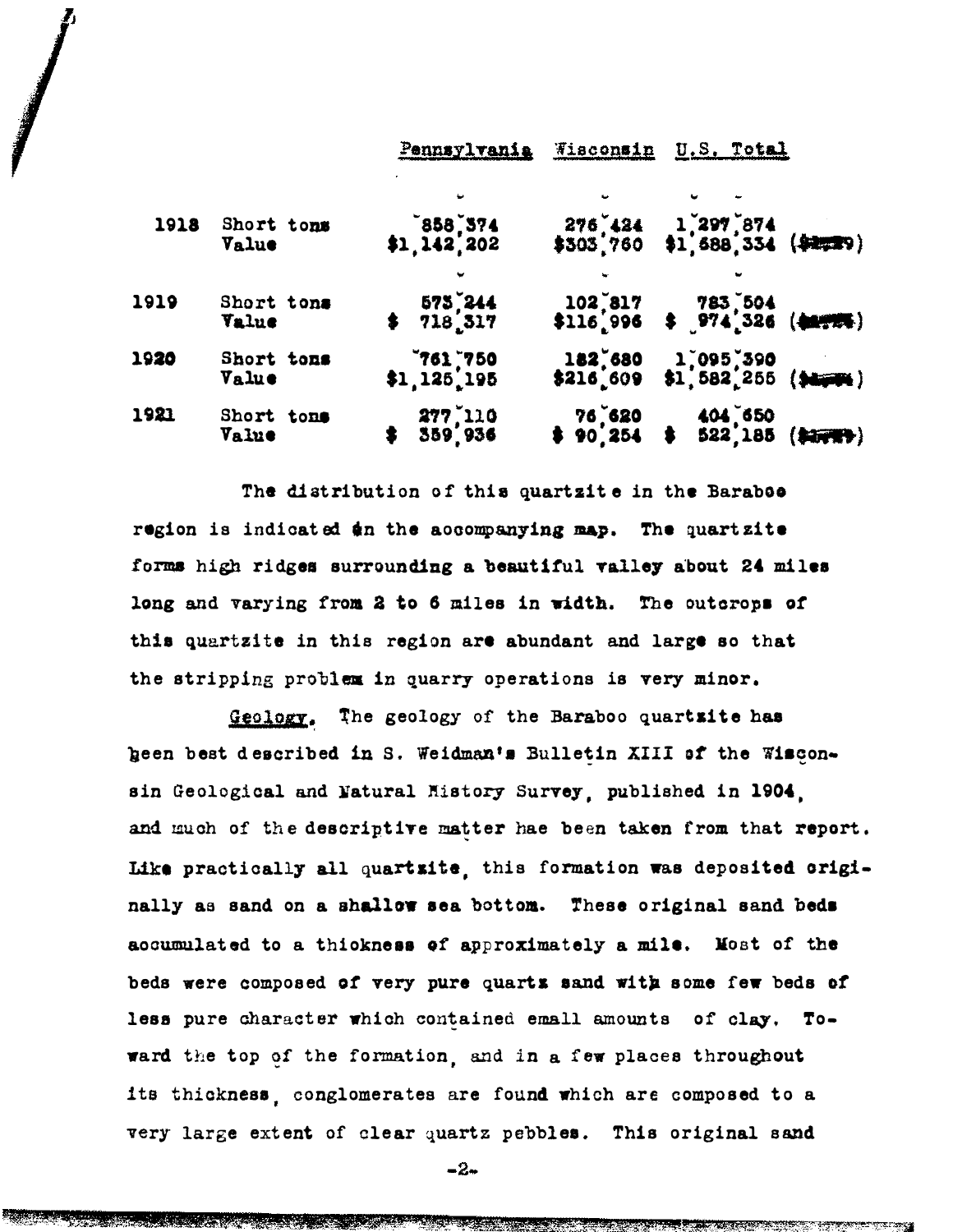deposition was followed by a deposition of shale. This shale was a very fine-grained olayey material and accumulated to a thickness that is estimated at 500 to 1000 feet. At the present time none of this shale formation outcrops. It lies underneath the contral portion of the valley together with the iron formation. and the formation which was deposited upon the shale. This upper portion of the Huronian series is now obscured by the Cambrian sandstones which form the surface rocks in the central portion of the valley. After the deposition of this material there followed the comentation of the sand grains by the filling of the interstices with pure quartz. Most of this quarts cement deposite  $*$  in continuity with the sand grains so as to com-WAS PO section under the microefs pletely fill the pore spaces. The thin send of the lake at the present time shows irregular mesaic quartz grains. Some of them, by reason of the fact that the original sand grains had a thin cover of iron oxide still show the outline of the original grains. but most of the grains are so lacking in iron oxide covering that it is impossible to tell exactly what is the original sand grain and what is the added silica cement.

After the cementing of the sands to quartzite the beds which now compose the Baraboo ranges were up-heaved and folded into their present attitude. If you take a tablet  $*^{\mathsf{F}}$ thick and fold one edge of it up vertically you will note that the upper sheets glide over the lower ones and readjust themselves to the new position. In this great mass of quartzite a mile

 $-3-$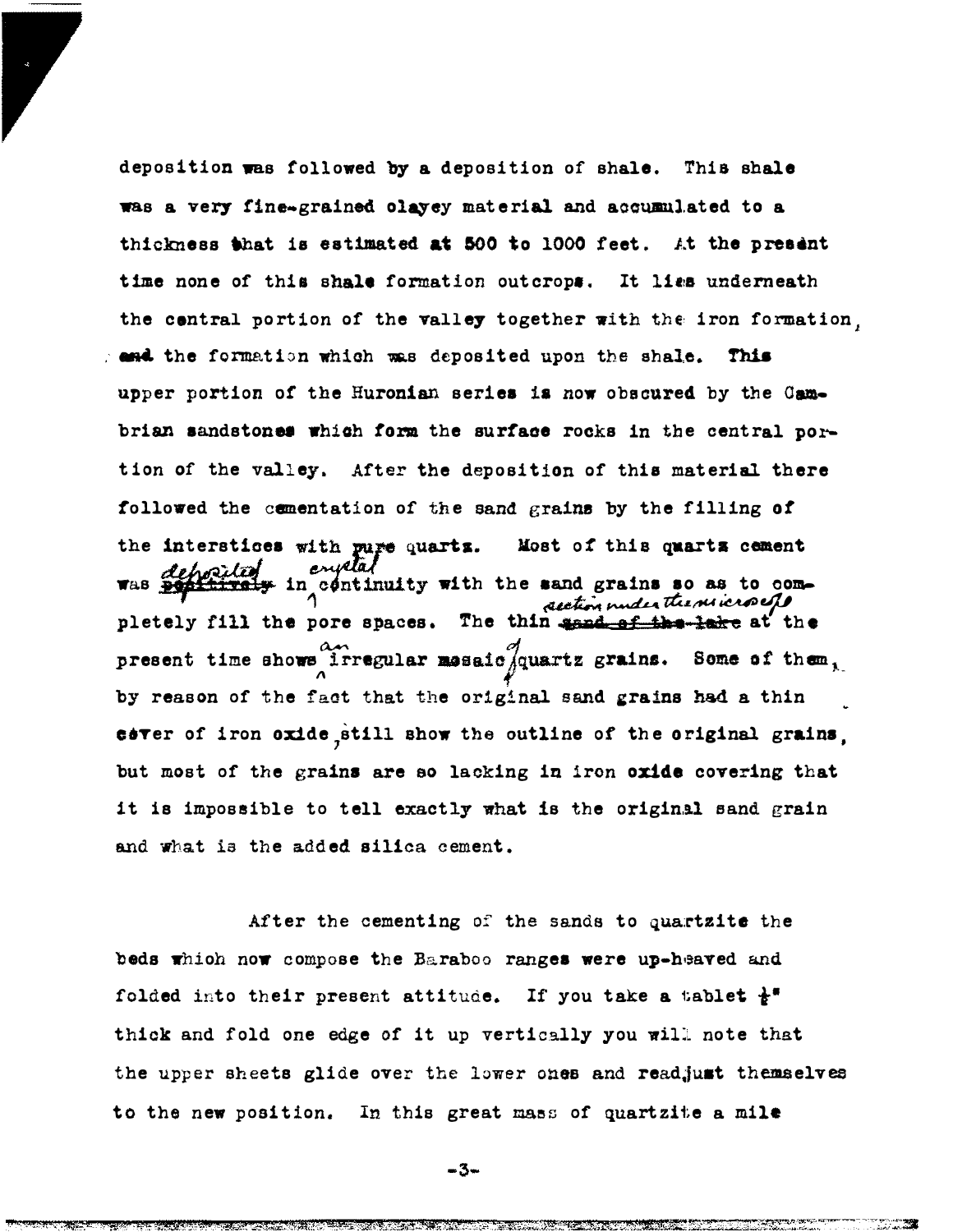thick this readjustment between the beds had to take place. The beds containing the greatest amount of clay were naturally the weakest and consequently were the ones which yielded during the folding  $\frac{1}{2}$  . We have in the picture of the Van Hise rock the pure bed of quartzite to the right (originally the top bed of the two) and the somewhat mere clayey quartzite to the left. In this latter bed is evident well developed schistesity, even though the original clay content was probably lesa than 5 per cent.

The folding to which this quartzite formation has been aubJeoted ia i llustrated by the oross-section herewIth , whioh was taken from Mr. Weidman's report. From this it will be noted that the beds on the South Bange, which are those quarried at Devils Lake and to the south of North Freedom, have a rather gentle northward dip varying from 15 to 35 or 49 degrees, while in the Horth Range the beds are approximately vertical. This vertical dip is also shown in the photograph taken from Bulletin V of the Wisconsin Geological and Natural History Survey. This  $\mathbf{v}$ photograph was taken  $\frac{1}{2}$  the east face in the gorge at Ableman. Similar  $\frac{ell}{range}$  occur on the west side of this gorge, and also at Narrows Creek Narrows about 2 miles west of Ableman. and in the Lower Harrows of the Baraboo River about 6 miles somewhat north of east of Baraboo.

The original sand grains, of which the quartzite is composed, are well rounded and sub-angular in outline and are of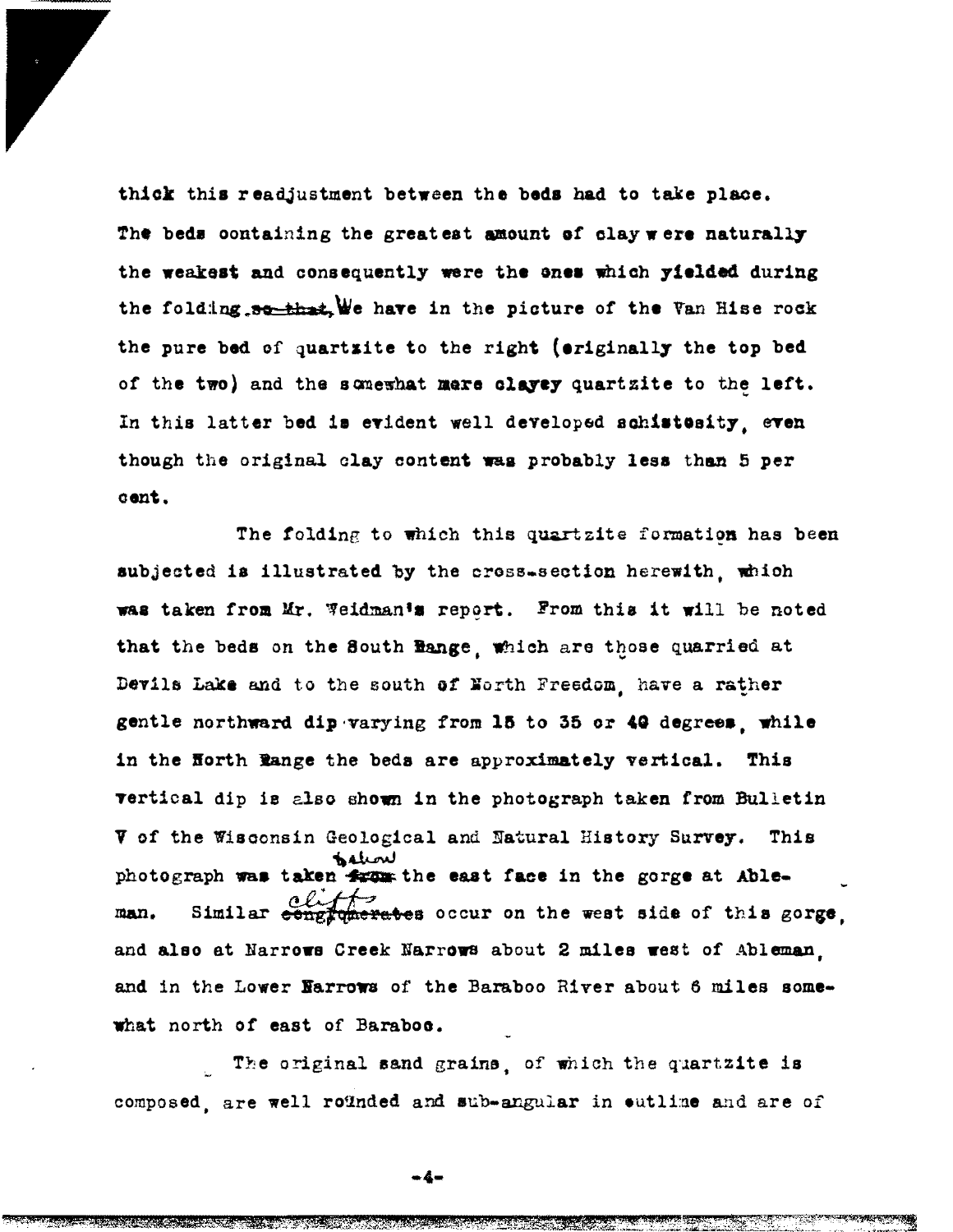Probably the whole of these grains, if they medium size. could be separated, would go through a 30 or 40 mesh screen. The microscope shows in between these grains a complete filling of the interstices by crystalline quarts. There is a very small amount of iron oxide, chlorite and sericite in with the quartz grains. The color of the rock varies from a deep brick red to white, although there is very little of the white quartz present and it only occurs in verythin beds. In spite of the dark color, there is only a very small quantity of color& material. The predominant color is a rather grayish brown.

The great mass of this quartzite is strikingly pure in silica. At the base there are conglomerates and shale beds which make the quartzite impure for a thickness of a very few feet and the transition beds of Seeley slate which overly it are a mixture of quartz and slate, but these are a relatively few feet in thickness. Another notable peculiarity of this formation is the complete absence of alkalies. This lack of alkali also persists into the Seeley slate overlying, of which the following is a very careful analysis made by Dr. Victor Lenher of the University of Wisconsin and published in Weidman's bulletin:

 $-5-$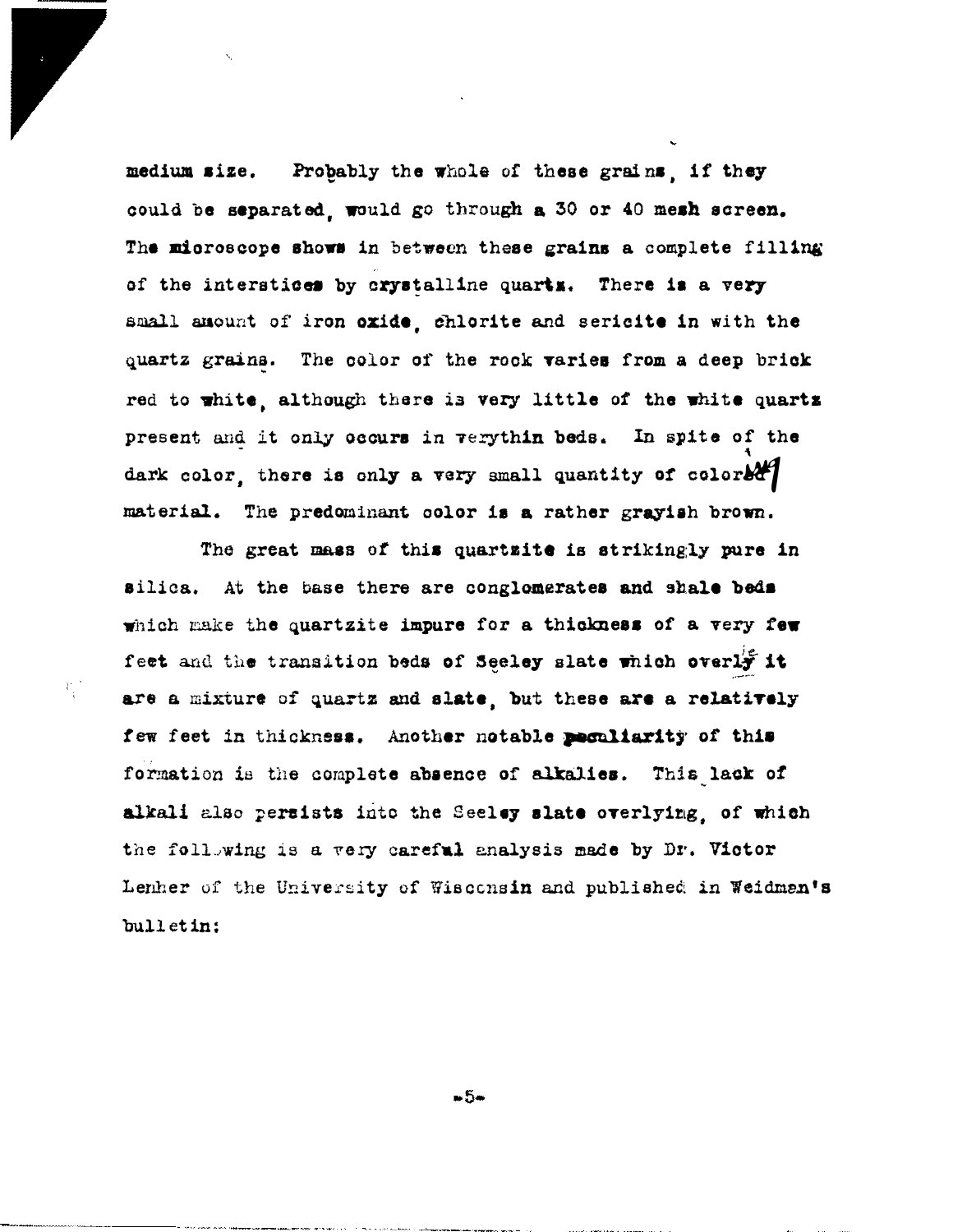Silica,  $S10_9...$ ...............62.03 Alumina, Al20 3..............29.34 Ferrie oxide,  $Fe<sub>2</sub>O<sub>3</sub>$ .........trace Ferrous exide, FeO........... 5.09 Manganese oxide, MnO..........nene Magnesia, MgO................ A.29 Lime, CaO...:................ 0.15 Sedium exide, Nágo...........trace Potassium oxide, K<sub>n</sub>0.........trace<br>Water, at 110°, H<sub>2</sub>0.......... 0.01 Water at red heat, H<sub>2</sub>0...... 2.24 Titanium oxide Tio<sub>g</sub>..........none<br>Phosphoric oxide P<sub>2</sub>O<sub>5</sub>......... 0.08<br>Chromium oxide, Cr<sub>2</sub>O<sub>2</sub>........none<br>Carbon dioxide, CO<sub>2</sub>.........none Carbonadeous matter, C....... none 99.40

From this/appears that this slate is almost wholly made up of silica, alumina and ferrous oxide.

The following analyses of the Baraboo quartzite were also made by the same analyst and were published in Weidman's bul-ret-in. In all these analyses tests were made for alkalies and none found. In the note on these anlyses the general stratigraphic position the enalyses were knea is given. These indicate that practically the whole of this formation is sufficiently pure in silica to be available for ganister. The samples that were collected for analysis were carefully taken to give very representative analyses of the localities selected. For this purpose a very considerable number of chips were taken from different parts of the outcrop or of the quarry and in the table of analyses appended the number of chips is indicated.

-6-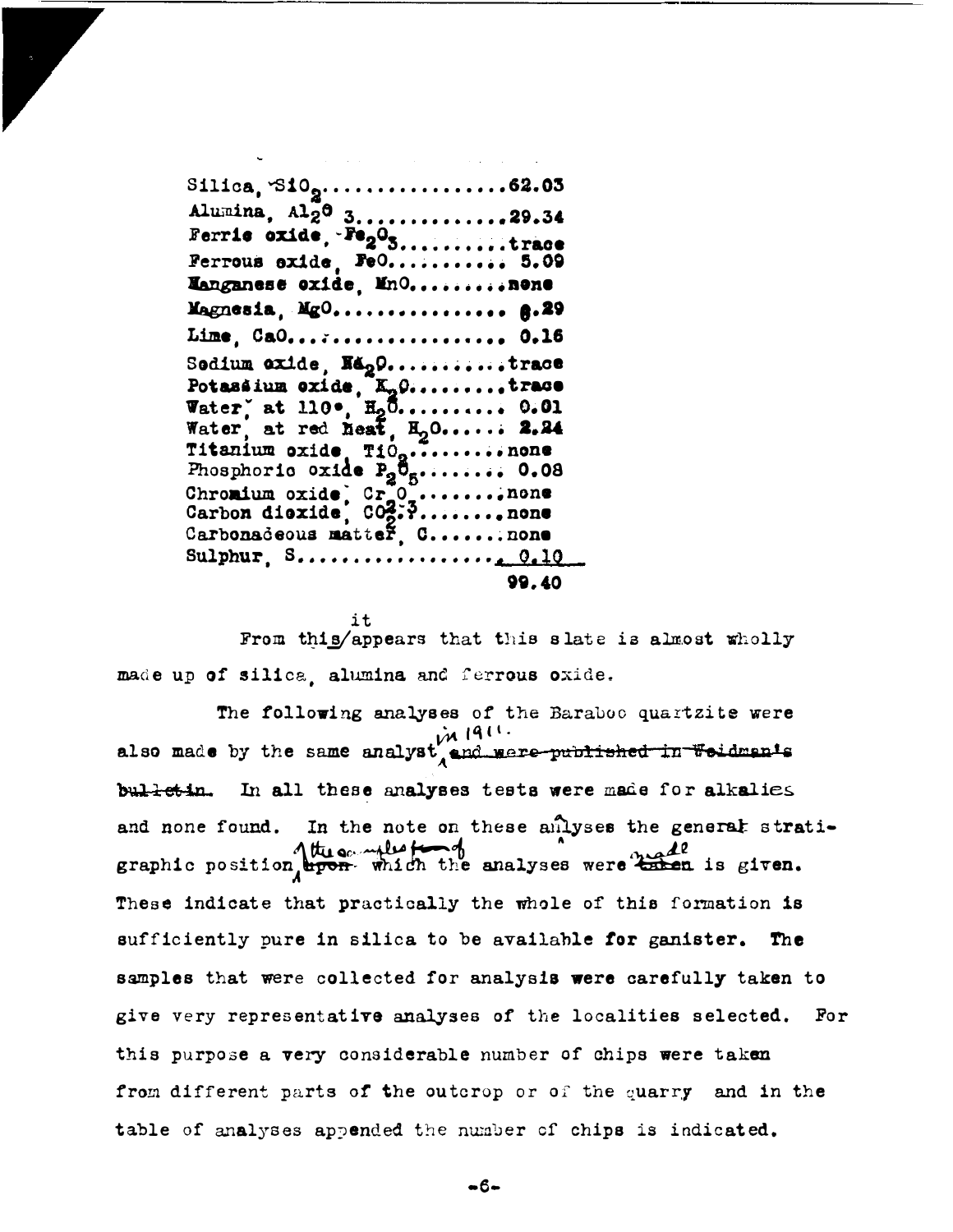From this information it is evidence that there is a limitless supply of this material in the Baraboo ranges. As a matter of fact, the total amount of quartaite in this formation is measured by hundreds of oubic miles, and even though much of it would be unavailable because of depth, the quantities that can be quarried easily are so vast as to be limitless no matter what calls may be made upon them.

 $\frac{1}{\sqrt{2}}e^{i\theta}$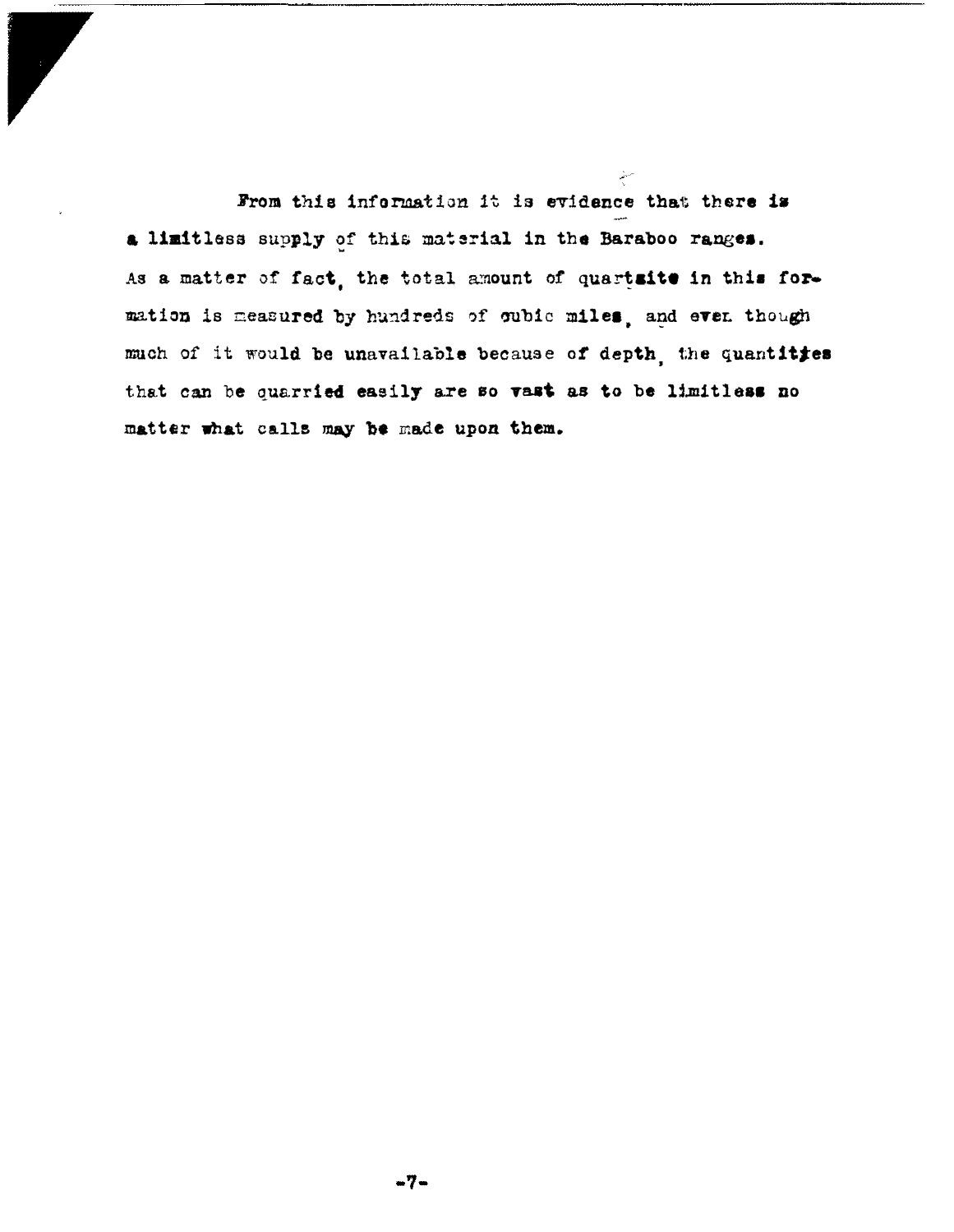|                      |                     |                                 |                                      | تحمد  |                        |      |
|----------------------|---------------------|---------------------------------|--------------------------------------|-------|------------------------|------|
|                      | Loss on<br>ignition | \$10,                           | $\mathbf{F}\mathbf{e}_2\mathbf{0}_3$ | A1203 | CaO                    | Mg0  |
| $\mathbf 1$          | 0.28%               | 97.99                           | $0.70$ Fe.0.49                       | 0.99  | 0.01                   | 0.03 |
| 2                    | 0.54                | 97.95                           | $0.70 \text{ Pe}_{\text{m}} 0.49$    | 0.79  | 0.01                   | 0,01 |
| $\boldsymbol{3}$     | 0.40                | 98.84                           | $0.53$ Fe.0.23                       | 0.41  | 0.00 Less than         | 0.02 |
| $\blacktriangleleft$ | 0.59                | 97.98                           | $0.90$ Fe.0.63                       | 0.50  | 0.01<br>0.01           | 0.02 |
| đ                    | 0.70                | 98.12                           | $0.36$ Fe-0.25                       | 0.79  | 0.02                   | 0.01 |
| 6                    | 0.45                | 98.11                           | $0.41$ Fe.0.29                       | 1,00  | 0,02                   | 0.01 |
| 7                    | 0.56                | 96.62                           | $0.79$ $Te-0.55$                     | 2.00  | 0.00 Less than         | 0.03 |
| 8                    | 0.46                | 98,22                           | $0.23$ Fe.0.16                       | 1.08  | 0.01<br>0.00 Less than | 0.01 |
| 9                    | 0.62                | 98.93                           | $0.17$ $Fe = 0.12$                   | 1.27  | 0.01<br>0.00 Less than | 0.01 |
| 10                   | 0.60                | 98.59                           | $0.23$ Fe.0.16                       | 0.53  | 0.01<br>0.03           | 0.02 |
| 11                   | 0.44                | 98.81<br>(Inoludes<br>CaO, EgO) | $0.08$ Fe=0.06                       | 0.67  |                        |      |
| 15                   | 0.33                | 99.04                           | $0.28$ Fe=0.20                       | 0.35  |                        |      |
| 13                   | 0.51                | 97.17                           | $0.97$ Fe=0.68                       | 1.35  |                        |      |
| 14                   | 0.52                | 98.51                           | $0.16$ Fe= $0.11$                    | 0.81  |                        |      |

Andre Court of Gaine who y Charles of

- American Refractories Co., Devils Lake. Taken from 4 cars, about 45 chips from each car. 180 chipe. 1911, Quarry 500'-1000'  $\mathbf{1}_{\bullet}$ from top of formation.
- $2.$ From ledge near center of quarry about 60-150 feet from railroad track at American Refractories Co. Devils Lake, Wis. 1911. 20 chips.
- Specimens from Vilas Property, Devils Lake, 1911, 110 chips. 3.
- Samples from Claude Property, N. W. Corner Devils Lake. 1911.  $\mathbf{4.}$ 73 chips. Within 500' of top of formation.
- Mr. Kirk's Property, Devils Lake. 1911, about 50 chips. About 5. the middle of the formation.
- Specimens from Dyke Ringling's Property, Devils Lake. 1911. 45 6. chips. About the middle of the formation.

 $-8-$